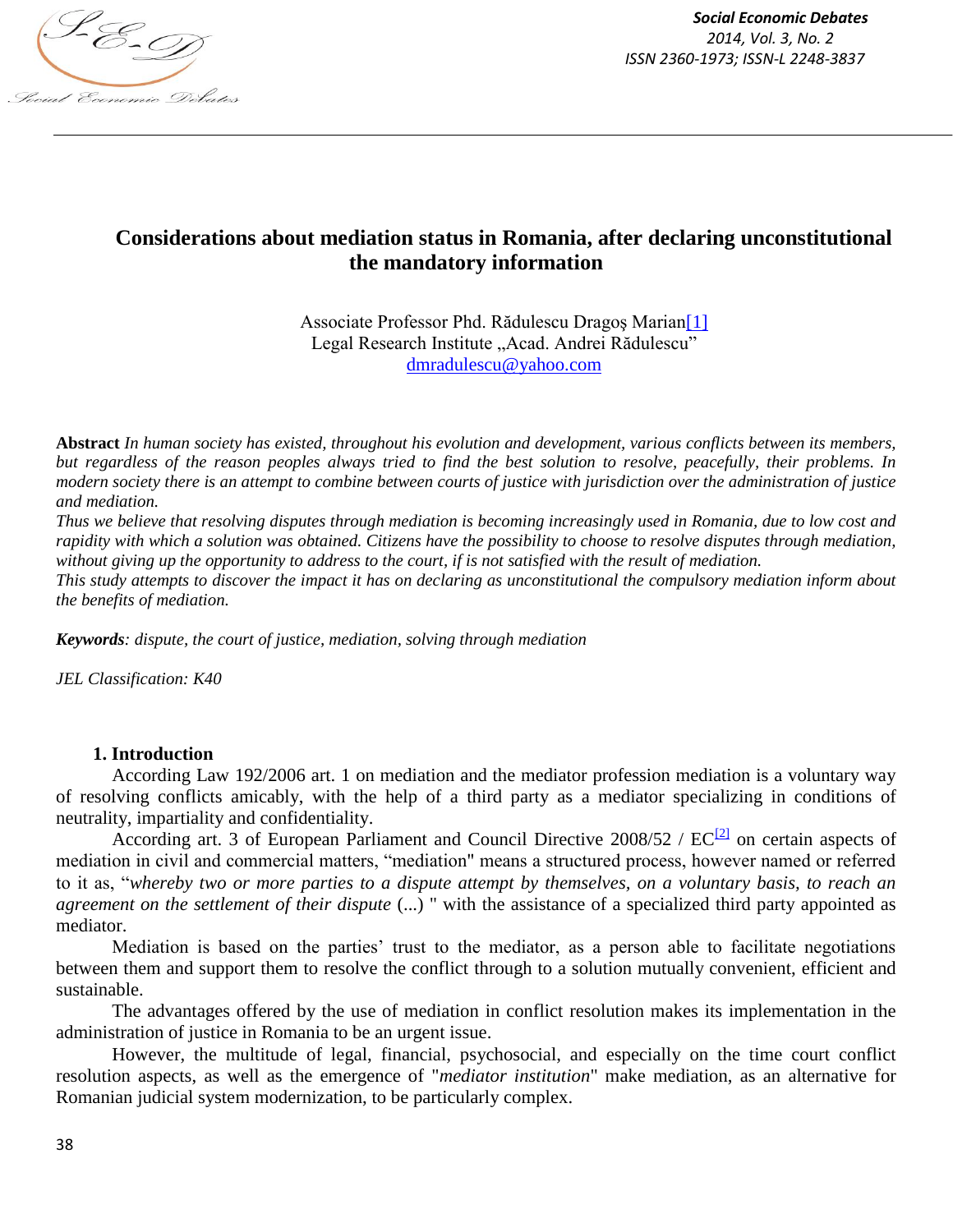S-E-T, Social Economic Debates

> May be subject to mediation under Article 2 of Law 192/2006 on mediation and the mediation profession any rights which the parties may dispose by agreement or in any manner permitted by law in some disputes (Radulescu, 2013) in civil, commercial, labor disputes, family (which includes continuing disagreements between spouses on marriage, exercise of parental rights, establishing the children's domicile, the parents' children alimony, as well as any misunderstandings that arise in relations between spouses on the rights they may have under law or in connection with divorce and ancillary applications), criminal matters, as well and consumer protection: if the consumer invokes the existence of damage due to improper purchase of products or services, the contract or guarantees failure, the existence of unfair terms contained in contracts between consumers and businesses, or the violation of other rights provided for under national or EU consumer protection.

> Therefore, mediation is applied in all cases where the parties can negotiate solving subject of dispute. It needs to be mentioned that there may not be subject to mediation, according to art. 2 of Law 192/2006, personal right as those relating to personal status and any rights which the parties may not dispose, according to the law or by agreement or in any other manner permitted by law.

> The parties may resort to mediation voluntarily after triggering a process including the competent courts, unless the law provides otherwise (art. 2 paragraph 1 Law 192/2006).

> A special situation is in criminal law, where mediation is useful in cases where action is initiated upon prior complaint (hitting, rape, etc.) or where reconciliation of the parties removes criminal liability and also in civil actions for resolving criminal cases. Also, mediation may apply to disputes pending judicial authorities: courts, prosecutors and police.

> Mediation is based on the cooperation of the parties and use, by the mediator, of methods and techniques, based on communication and negotiation, which should serve exclusively to legitimate interests and objectives of the parties in conflict.

> Therefore there is not yet a clear set of rules that apply uniformly to all cases, thing which can create confusion in practice and needs to be regulated through collaboration between practitioners and academics, so the realities faced by mediators to be transposed in a coherent set of rules, understandable and pursued by all concerned parties.

### **2. Advantages of mediation use.**

In Romania, interest in mediation and the mediation profession is still growing, and since the mediation law in 2006 all those interested in this way of resolving conflicts amicably are looking forward to this alternative to traditional justice to work as well as possible so it can relieve the courts of the large number of existing cases (Şandru Radulescu, Calin, 2012).

Socio-economic impacts of using mediation procedure in our society is extremely important, because mediation is a procedure that involves lower costs and a reduced period of time needed to resolve the conflict, unlike endless deadlines and overcrowding in court, not to mention privacy and total flexibility different to court's rigor formalism.

By mediation, each side gets a result closer to its interests and thus trials and sentences considered "unfair" are waived, therefore less to be appealed to higher courts, which involve additional costs and wastage of new material and emotional resources.

Adopting a win-win solution solves also old emotional "traumas", which resulted in an irrational and destructive social relationship, which acts as a self-destruct mechanism on the participants, causing, by default, economic damage whose consequences cannot be calculated.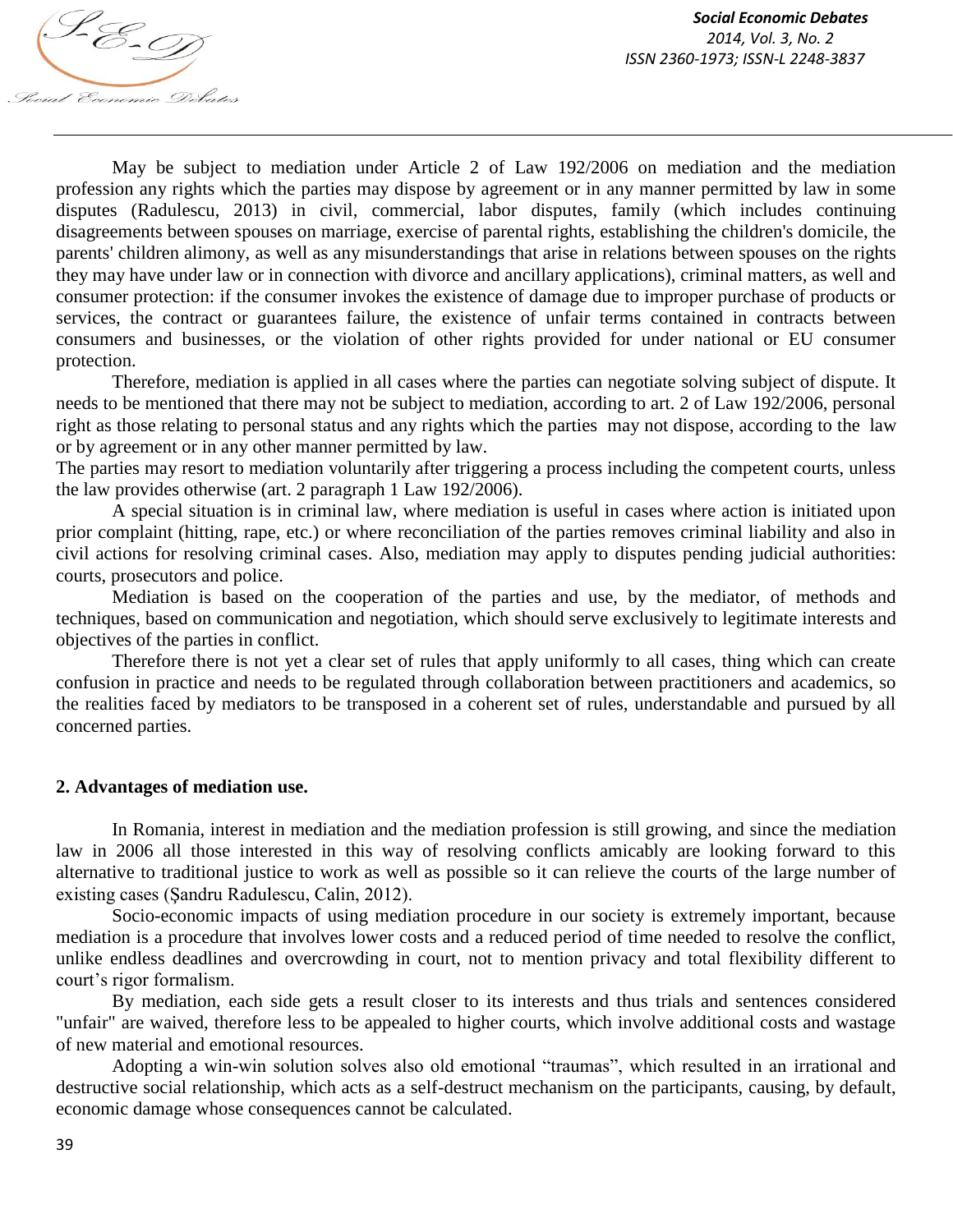S-E-T) Social Economic Debates

Basically we can talk about adopting rational solutions, which can then lead to a public education for a culture of non-aggressive and conciliatory, as seen in Western societies, where there is no culture of conflict, but one of solving misunderstandings in an amicable manner.

## **3. The impact of mandatory occurrence participation in an information session about the benefits of mediation on Romanian society.**

Compulsory information on the advantages of mediation was established by the legislature in the art. 2 of mediation law (article introduced by Law 115/2012, which entered into force on 1 October. 2012, article that has undergone several changes until today) reinforced by provisions of art.  $60^1$  and art.  $60^2$  of the Act.

The purpose of establishing mandatory information on the advantages of mediation is to ensure efficiency of justice, to reduce the costs of processes that could be resolved through mediation and to relieve the courts of less complex cases that can be solved much faster by agreement of the parties, as it does not require debating matters of law, but only solving disputes arising largely from parties' "ambition" and not breaking the law.

Parties, when a dispute or misunderstanding that could lead to a lawsuit shows up, are obliged to inform, as in participating in an information session to find out what are the advantages of mediation (Lisman, 2014), if they choose this way to solve the problems, they have it at the expense of the court.

GEO. 90/2012 subsequently established a penalty that can be applied to the parties that do not inform and cannot prove information, even if the penalty is only possible for the applicant (cf. art. 2 para. (12), namely action as inadmissible admission was made, mentioning that inadmissibility cannot be accepted by the court for failure to inform the defendant, because it has no obligation to do so.

Basically, the interpretation of art. 601, in relation to other pieces of legislation, leads to that the applicant is the only one who must prove information, as only he can be punished with dismissal of the action as inadmissible.

Even more, evidence of information is needed by parties only in relation to the court, and takes the form of a report (issued free of charge to the mediator when only one side is present, usually the applicant and the other party refuses to participate or not present, although it was expressly invited) or a Certified information (prepared free of charge when mediator before it is presented both sides together or separately, to be informed about the advantages of mediation).

We need to mention that, if a certificate of information has been issued, it must be signed by both parties, along with the mediator, even if it was done separately for parties (Lisman, 2014). Interestingly, the methodological offered by the Mediation Council states, that, where it presents only one side, the other party refuses or fails to appear, although it was expressly invited, it cannot inform either party in accordance with the express mention made by the mediator in minutes.

## **3. The declaration that mandatory participation in an information session about the benefits of mediation is unconstitutional**

Constitutional Court of Romania (CCR) ruled that mandatory participation in the briefing on the advantages of mediation, including, if necessary, after the start of a process, is unconstitutional. $^{[3]}$ .

Romanian Constitutional Court has upheld unanimously exception of unconstitutionality and found that art. 2 paragraph (1) and  $(1^2)$  of Law no.192 / 2006 on mediation and the mediator profession are unconstitutional.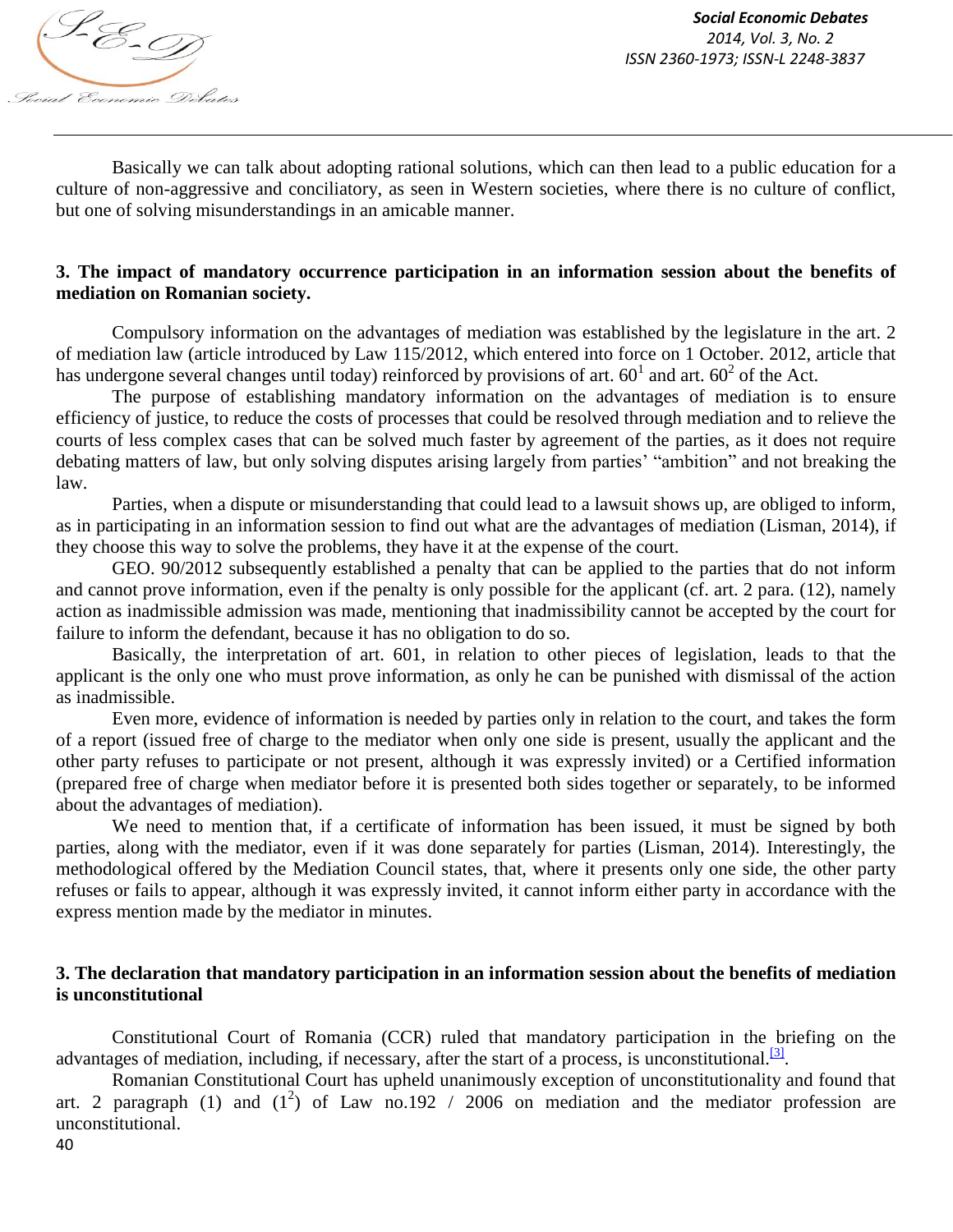S-E-D Social Economic Debates

In Article 2, paragraph (1) of Law No. 192/2006 says that, unless the law provides otherwise, any individual or legal persons must attend the briefing on the advantages of mediation, inclusively, if necessary, after the start of a process in the courts competent. In addition, they must attend this meeting to resolve conflicts in this way in civil or family matters, and other nature under the conditions stipulated by law.

The non-compliance penalty for the applicant is to reject the application as inadmissible by the court, according to art. 2 paragraph (12) of Law 192/2006,.

Following this decision of the Constitutional Court, attendance to information briefing about the benefits of mediation became optional.

Romanian Constitutional Court considers it unjustified a special procedure for information on the content of a law, as it must leave from the irrefutable presumption "nemo censetur ignore legem" that the citizen is presumed knowledge of laws.

Unquestionably the obligation imposed in any penalty, not only in that of the inadmissible application for a law suit, is against art. 21 in Constitution, which stipulate that no law may restrict the exercise of free access to justice.

Mandatory participation in learning about the advantages of mediation is a limited access to justice because it is a filter for the exercise of this constitutional right, and adopting the inadmissible application penalty proceedings; this right is not just restricted, but even prohibited.

Free access to justice is the alternative of the individual to apply to a court to defend their rights or legitimate interests.

Any restriction of this right, no matter how insignificant is, it must be duly justified, analyzing to what extent the disadvantages due to it not somehow outweigh the possible benefits.

Both the Constitutional Court and the European Court of Human Rights states that "*mere legal consecration, even at the highest, constitutionally, is not likely to ensure its real effectiveness, as long as in practice the exercise faces obstacles. Access to justice must be ensured, therefore, effectively and efficiently"[4]* .

It is clear that the mediation procedure cannot replace the court, is a voluntary process, as stipulated in the preamble to Directive 2008/52 / EC: "*mediation should be a voluntary process in the sense that the parties are themselves responsible for the procedure and may organize it as they wish and terminate it at any time.*"

Even more, art. 5 (1) entitled "Recourse to mediation" provides that *"a court in which an action was brought may, when appropriate and having regard to all the circumstances of the case, invite the parties to use mediation to settle the dispute. The court may also invite the parties to attend an information session on the use of mediation if such sessions are held and are easily accessible.* "

Therefore, the disposals of this Directive relate only to the possibility, not the obligation of the parties, to attend mediation procedure, so nothing compulsory about mediation.

As such, the Court considers that the prior procedure on mandatory information session on the advantages of mediation appears to be a disincentive to citizen regarding obtaining his rights in court. Furthermore, a procedure consisting in information on the existence of a law appears undoubtedly as a violation of the right of access to justice, which puts undue burden on litigants, especially since the procedure is limited to a duty to inform, and no actual attempt to resolve the conflict through mediation, so the stakeholder briefing before the mediator is a formal character.

In the context of the above retained, the Court finds that the obligation imposed on the parties, individual or legal persons, to participate in the briefing on the advantages of mediation, otherwise inadmissible application for summons, is an unconstitutional measure, contrary to the provisions Article 21 of the Constitution.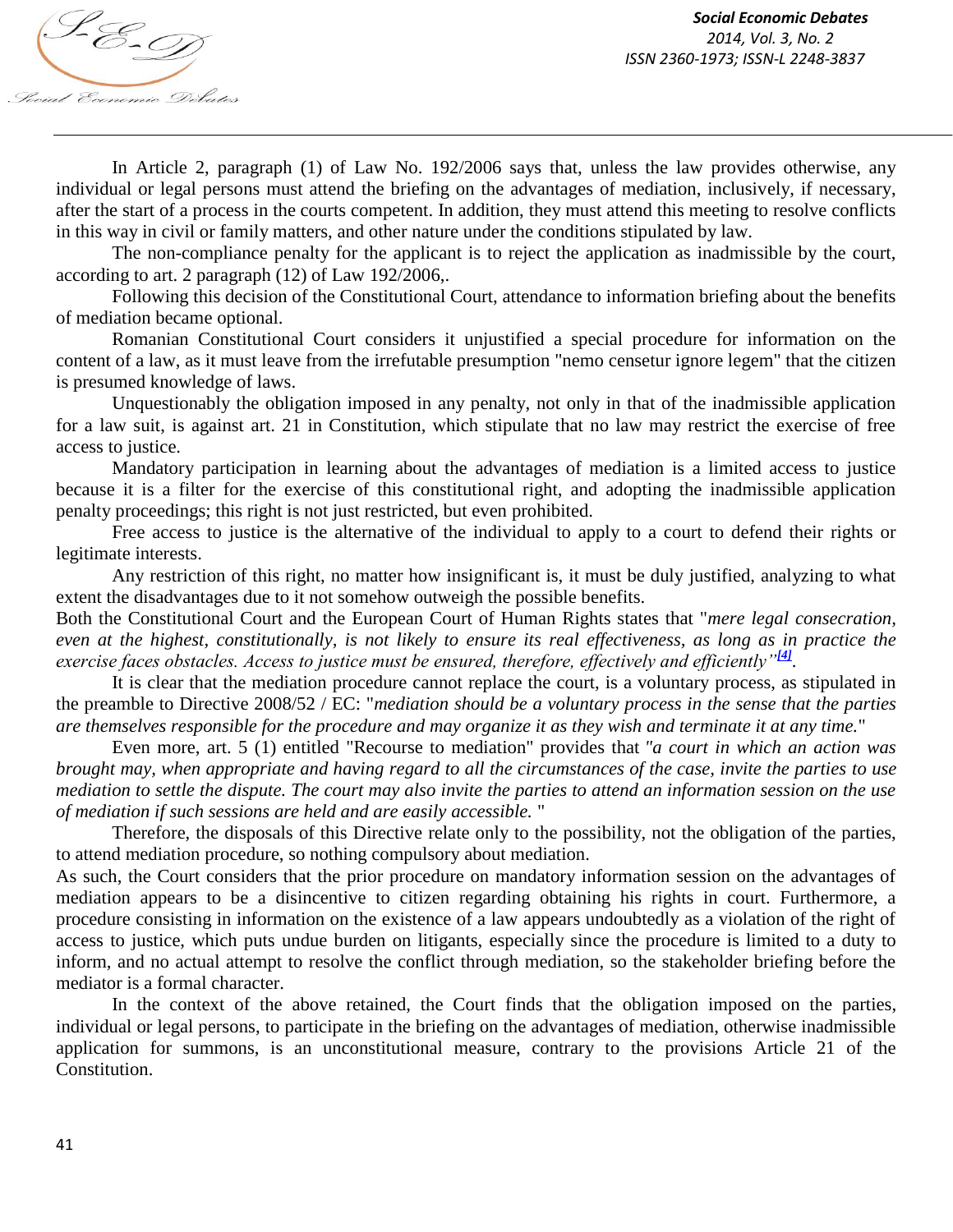S-E-T) Social Economic Debates

In this context, the Court considers that art.601 of Law no.192 / 2006 must be viewed in light of the effects of declaring as unconstitutional the provisions of Article 2 paragraph (1) and ( $1^2$ ) of Law no.192 / 2006. Thus, if the parties opt for mediation to resolve disputes between them, they will present at the information meeting on the benefits of mediation only if they will consider participating in such a meeting necessary, for details and clarification of the advantages of mediation.

On this occasion, the mediator is required to give any explanation to parties regarding mediation activity, so that they understand the purpose, limitations and effects of mediation, especially on the subject related to conflict.

Participation in the information meeting no longer will be an obligation for the parties, but more a voluntary option to interested persons to resort to such voluntary dispute resolution alternative. That is, the Court finds that the objection of unconstitutionality of the provisions of art.601 of Law. 192/2006 is unfounded.

### **4. Conclusions and proposals for veranda law.**

Taking into consideration the declaration of unconstitutionality of art. 2 paragraph 1 and  $1^2$  of Law no. 192/2006, it is necessary to observe the effects of CCR's decision after finding that admission of unconstitutionality.

Based on to art. 147. 1 of the Constitution, "*The provisions of laws and ordinances in force and the regulations found to be unconstitutional, cease their legal effects within 45 days of the publication of the decision of the Constitutional Court if Parliament or the Government in this period, if applicable, don't agree the unconstitutional provisions with Constitution. During this time the provisions declared unconstitutional are suspended by law.* "

Also, according to art. 147. 4 of the Constitution, "*Constitutional Court decisions are published in the Official Gazette. On publication, decisions shall be generally binding and effective only for the future*.**"**

Remain in force for the court to guide and advise the parties to amicably settle the case, according to art. 227 of the New Code of Civil Procedure, "*Personal presence of the parties to resolve the dispute amicably*" and the following provisions:

Throughout the trial, the judge will attempt reconciliation, giving them guidance required by law. To this end, it will require the personal appearance of the parties, even if they are represented. Art. 241 paragraph (3) provisions shall apply.

In disputes which, by law, may be subject to mediation procedure, the judge may invite the parties to attend an information session about the advantages of using this procedure.

When deemed necessary, given the circumstances of the case, the judge will advise the parties to use mediation in order to settle the dispute amicably, at any stage of the proceedings. Mediation is not binding.

If the judge recommends mediation, the parties shall submit to the mediator, to inform them of the advantages of mediation. After informing, the parties decide whether to accept the dispute through mediation.

By the deadline set by the court, which shall not be less than 15 days, the parties submitted the report prepared by the mediator on the outcome of the briefing.

Paragraph (3) provisions do not apply in case the parties previously tried to resolve the dispute through mediation.

If the parties reconciled, as to paragraph (1) or (2), the judge will determine their covenant in the judgment he will. Art. 440 provisions are applicable  $\frac{5}{5}$ .

The Mediation Council approved a program to amend the Law no. 192/2006, so as to become a compulsory mediation procedure for some cases, as shown in CCR motivation and "*a procedure consisting in information on the existence of a law appears undoubtedly as a violation of the right of access to justice, ...,*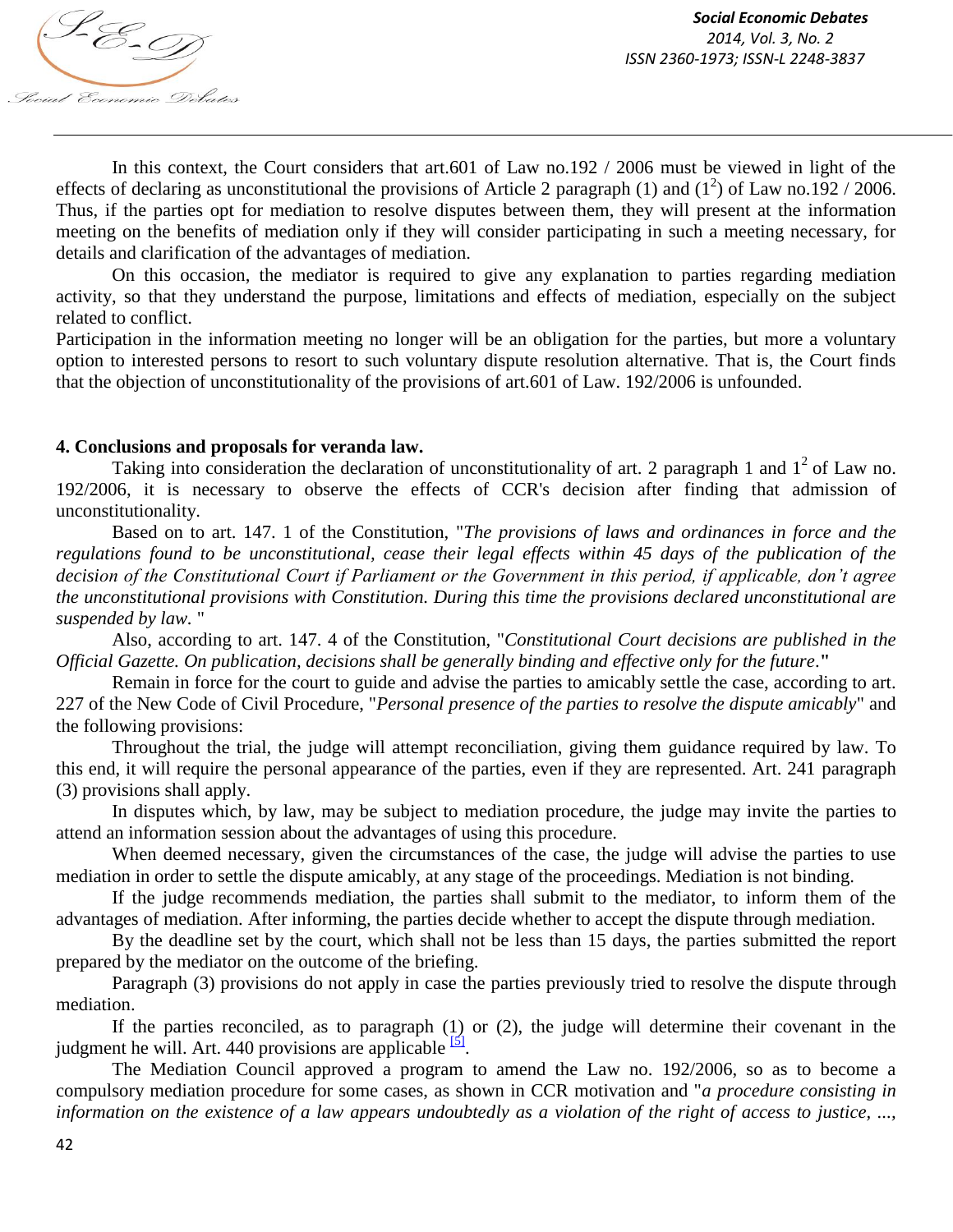

*especially since the procedure is limited to a duty to inform and not to attempt to resolve the conflict through effective mediation" [6] .*

The Union Mediation Centers in Romania (UCMR) came up with a proposal to amend and supplement art. 2, art. 58 and art. 601 of Law no. 192/2006 on mediation and the mediator profession, considering that the proposed amendment, meaning that all disputes concern the areas covered by the art. 601 of Law no. 192/2006, and trying their resolution through mediation is a prerequisite for bringing proceedings in the competent courts, defends the rights, freedoms and legitimate interests of individuals, does not reach the heart of the right of access to justice and there is sufficient reason to justify this rule.

Furthermore, to encourage and facilitate mediation by the state is an aspect of the proper administration of justice and active management of cases, which in turn is an aspect to achieve the main objective, especially in cases involving public money, unduly.

Thus, access to justice is not obstructed by setting the test precondition for resolving disputes through mediation provided by art. 601 of Law no. 192/2006 for not prevent the interested party to assert its rights or refute the opponent's allegations and does not affect the right to hire a lawyer; parties are not required to reach an agreement, but can always, if mediation fails, attempt to turn freely and directly to the court - the procedure out-of (any party may waive mediation during the course of it).

The proposed regulation is intended to provide and guarantee the right and opportunity of citizens to a fast and convenient financial procedure whereby they even actually resolve their dispute - thus serving the collective interest of the proper administration of justice, by relieving the courts and reduce costs.

Mandatory presence of lawyers / legal advisors in these mandatory procedures is likely to ensure the security protection of the rights of the parties.

Establishment of sanction to the called party that does not meet the particular invitation or appear twice in a row in the data set for settlement through mediation attempt, within 15 calendar days from notice to pay the costs incurred in settlement conflict by the competent court, even if it has obtained a favorable judgment, is likely to avoid delay in solving the case and is also within the jurisprudence of the Constitutional Court of Romania - decision no. 126/2000, that "*regulating the exercise of procedural law, including required achievement of certain terms and conditions, does not mean that right's infringement where, for lack of diligence by the interested party, terms and conditions have not been met* ".

Parts' acquaintance of this obligation may be relevant in terms of cost, because when exercising discretion on costs, the court must consider all the circumstances, including the conduct of all parties.

Moreover, the enforceable effect covered by the proposal for mediation agreements whose legality has been verified by lawyers or legal advisors, establish an instrument to facilitate the proper administration of justice, protecting the higher collective interest.

The Law motion on amending Law 192/2006 on mediation and the mediator profession of Union Mediation Centers in Romania (UCMR) includes the following:

Art. 2 are amended to read as follows:

- Unless the law provides otherwise, the parties, individual or legal persons may resolve disputes through mediation procedure whatsoever, even after the onset of a trial before a court.
- A judge, prosecutor, clerk, bailiff, legal adviser and lawyer will advise the parties or the party that represents the amicable settlement of the dispute or conflict through mediation procedure, according to the special law.
- In all disputes concern the areas covered by the art. 601 the attempt of resolution through mediation is a prerequisite for bringing proceedings in the competent courts and the parties will be mandatory assisted by lawyers or legal advisors.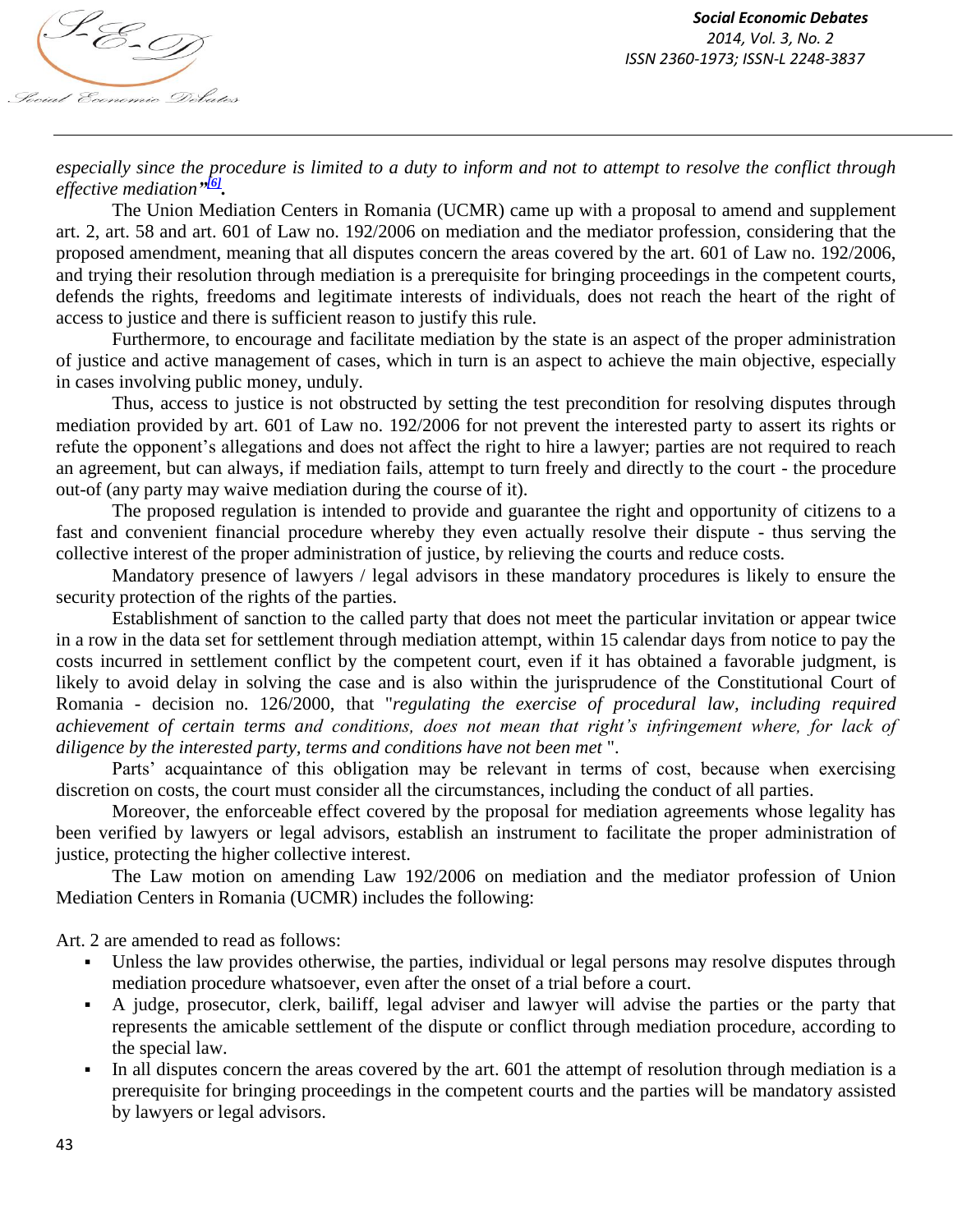

- Attempt and / or browsing the mediation procedure proof is done through a report issued by the mediator which respectively parties addressed to, according to Art. 43 of this Law.
- In any proceedings pursuant to art.601, if the calling party to attempt settlement through mediation expressly does not answer the call or appear twice in a row in the data set to attempt settlement through mediation within 15 days the communication will be required, at the request of the interested party, to pay the costs incurred by the competent court conflict resolution, even if it has obtained a favorable judgment.
- Cannot be subject to mediation strictly personal rights, such as those concerning the status of the person and any other rights of the parties under the law, not by the Convention or has any other manner permitted by law.
- When the warring parties have reached an agreement, it shall prepare a written agreement, which will contain all the terms agreed by them. Typically, the agreement is drawn up by the mediator, unless the parties and the mediator agree otherwise.
- The parties' agreement shall not contain provisions contrary to law and order. Since the law requires that certain conditions substantive and procedural legality of the mediation agreement will be verified and certified either by lawyers or lawyers of the parties, where they were assisted during the mediation process, or a another lawyer mediator chosen by agreement of the parties.
- The mediation agreement is binding on the parties.
- In the event of non-performance of obligations voluntarily or of the terms set by the mediation agreement certified by a lawyer or legal adviser, the interested party may request to bailiff to enforce the mediation agreement.
- Understanding agreement may include, under the law, the express terms and conditions of fulfillment of mutual obligations.
- If the dispute concerns transfer of ownership on real estate and other real rights, share and inheritance cases, under penalty of nullity, mediation agreement certified by a lawyer or legal advisor will be presented to the notary public or court, so that they, under the mediation agreement, issue an authentic instrument or a court paper where appropriate, pursuant to legal proceedings. The provisions of par. (8) shall apply accordingly to the mediation agreements reached between the parties with respect to the establishment, modification or termination of any immovable property.
- Where the law requires that the conditions for advertising, public or court clerk will ask logged enrollment agreement or the judgment in the Land.

# Article 58 is repealed.

Art. 601 are amended to read as follows:

Disputes the law, trying their resolution through mediation is a prerequisite for initiating actions to the competent courts and the party / parties are required to provide evidence in this regard are:

- the consumer, when the consumer invokes the existence of damage as a result of purchasing a defective product or service, the contract failure or guarantees granted, the existence of unfair terms contained in contracts between consumers and traders or breach other rights provided for in national legislation or the European Union in the field of consumer protection;
- family law in the situations referred to in art. 64;
- possession of litigation, division, the displacement of borders, and any other matters regarding relations of the neighborhood;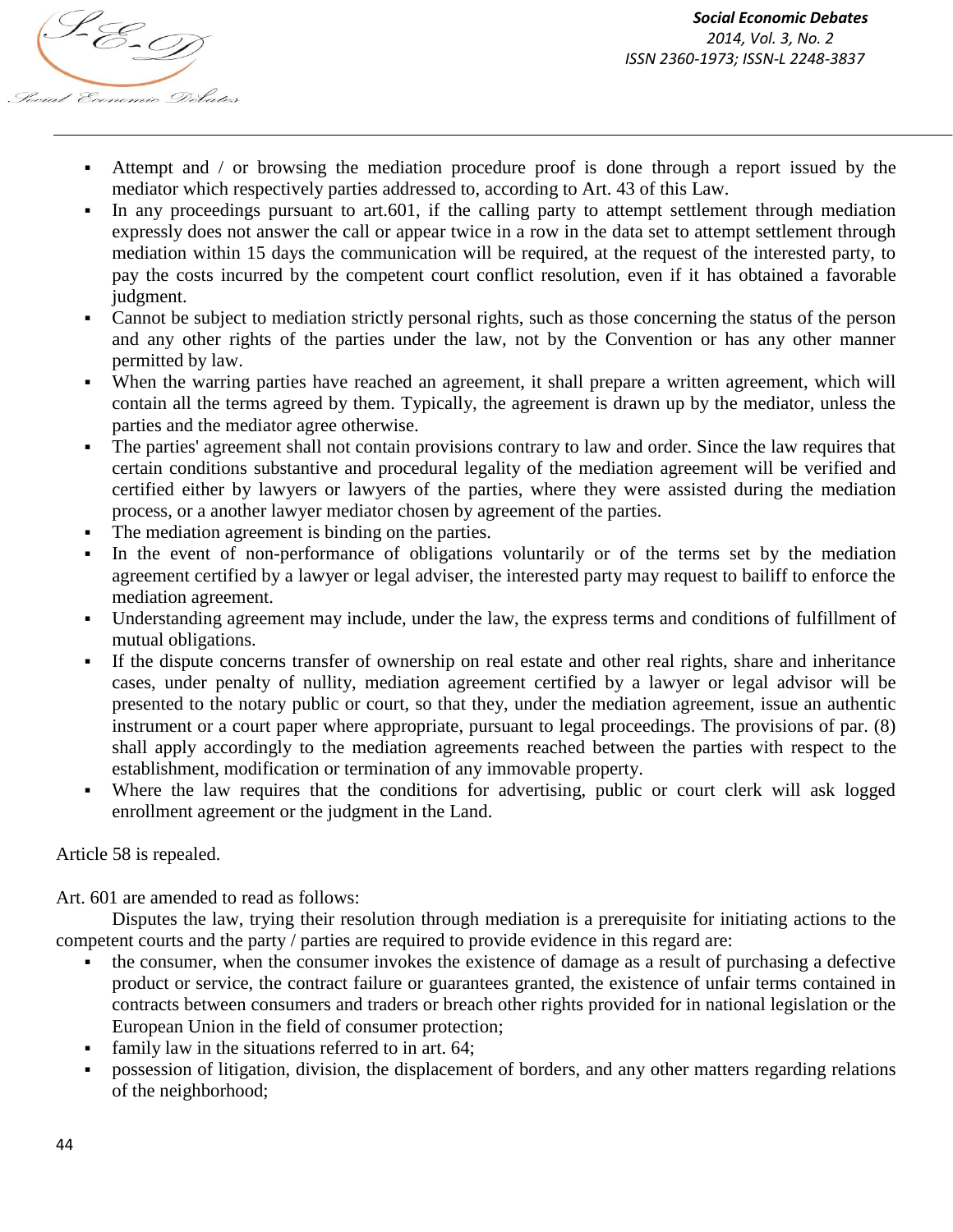

- the area of professional liability which may be incurred professional liability or malpractice cases, as far as not covered by special laws other proceedings;
- labor disputes arising from the conclusion, execution and termination of individual employment contracts;
- civil disputes whose value is below 50,000 lei, except disputes which issued an enforceable judgment opening insolvency proceedings, of actions relating to the commercial register and the cases in which parties choose to resort to the procedure laid down in Article 1.013-1.024 or to that referred to in art. 1.025-1.032 of Law. 134/2010, republished, amended and supplemented.

## **Selected references**

Lişman F. *Invitation to mediation and mandatory information,* 03/04/2014, http://mediere.infojust.ro/2014/04/03/invitatia-la-mediere-si-informarea-obligatorie/ Lişman F. *Invitation to mediation and mandatory information. Part II. Information required - what is the obligation to inform, who can inform, under what conditions and who certify* 15/04/2014, http://mediere.infojust.ro/2014/04/15/invitatia-la-mediere-si-informarea-obligatorie-parteaa-ii-a-informarea-obligatorie-in-ce-consta-obligativitatea-informarii-cine-poate-face-informarea-in-ce-conditiisi-cine-o-atesta

Rădulescu D.M. (eds), Chiţiba C., Jura C., Smith AM, embraced NE, Gagu C.- alternative to court mediation. Place mediation in Romanian judicial system. Vol. I, Pro Universitaria Publishing House, Bucharest, 2013 Rădulescu D.M. *The impact of declaring unconstitutional the mandatory procedure to inform about the advantages of mediation*, Journal of Academic Research in Economics and Management Science, Volume 3, Issue 4, July, 2014

<sup>[1]</sup> The work received financial support through the project "**Doctoral and Postdoctoral Studies Horizon 2020: promoting the national interest par excellence, competitiveness and accountability in Romanian basic and applied scientific research** " Contract identification number HRD / 159 / 1.5 / S / 140106. project cofinanced by European Social Fund through Sectoral Operational Programme Human Resources Development 2007-2013**. Investing in People!**

<sup>[2]</sup> Directive 2008/52 / EC of the European Parliament and of the Council of 21 May 2008 on certain aspects of mediation in civil and commercial matters, published in the Official Journal of the European Union L 136 of 24 May 2008